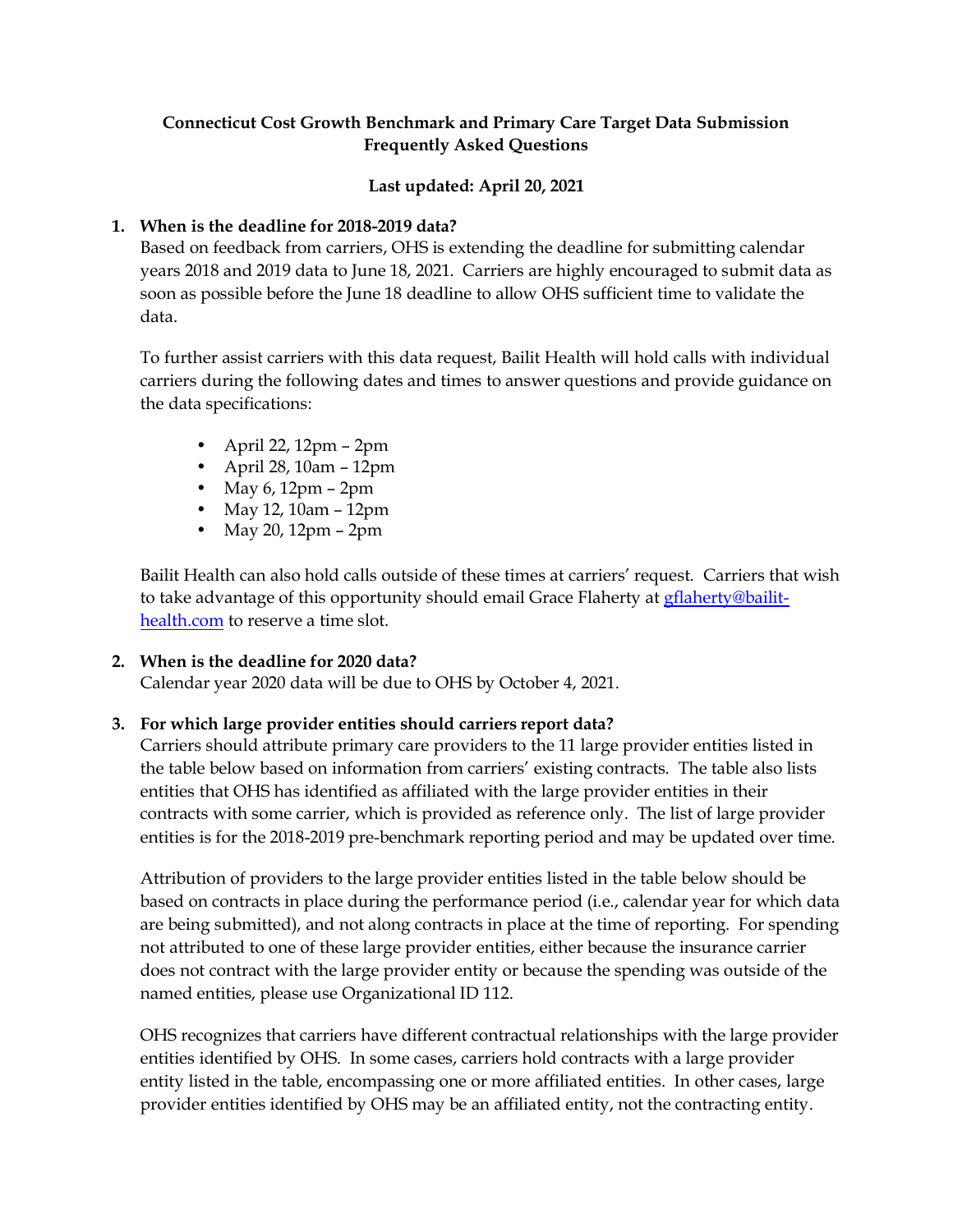Each carrier should report when an identified *large provider entity* is the contracting entity for the performance period. If the entity that holds the contract with the carrier is not on the list of large provider entities identified by OHS in the table below, then the carrier should report that spending using Organizational ID 112 which is reserved for members that cannot be attributed to any one of the large provider entities in the table.

OHS understands that the roster of specific providers attributed to each large provider entity will be different from carrier to carrier since the participating providers within those contracts may change for each carrier over time, and each carrier may have different contractual relationships with entities affiliated with the large provider entities.

| <b>Large Provider Reporting Entities</b> | "Affiliated Entities" for Some Payers, Provided as a                      |
|------------------------------------------|---------------------------------------------------------------------------|
|                                          | Courtesy                                                                  |
| Community Medical Group<br>1.            | Fair Haven Community Health Care* (aka Fair<br>$\overline{a}$             |
|                                          | Haven Clinic)                                                             |
|                                          | Greenwich Physicians Association<br>$\overline{\phantom{a}}$              |
| CT Children's Medical Center<br>2.       | None identified.<br>$\blacksquare$                                        |
| 3.<br>CT State Medical Society IPA,      | <b>Bristol Health Medical Group</b><br>$\blacksquare$                     |
| <b>CSMS IPA</b>                          | Day Kimball<br>$\overline{\phantom{a}}$                                   |
|                                          | Southwest Community Health Center, Inc.<br>$\overline{\phantom{a}}$       |
|                                          | Staywell<br>$\blacksquare$                                                |
| <b>Integrated Care Partners</b><br>4.    | Hartford Healthcare Medical Group*<br>$\overline{\phantom{a}}$            |
|                                          | St Vincent's Advanced Care Network* (aka St.                              |
|                                          | Vincent's MultiSpecialty Group)                                           |
|                                          | Soundview<br>$\overline{\phantom{a}}$                                     |
| Medical Professional Services<br>5.      | None identified.<br>$\overline{\phantom{a}}$                              |
| 6.<br>Northeast Medical Group            | PriMed<br>$\blacksquare$                                                  |
|                                          | Yale New Haven Health<br>$\overline{\phantom{a}}$                         |
| OptumCare Network of<br>7.               | <b>Community Medical Group</b><br>$\overline{\phantom{a}}$                |
| Connecticut / ProHealth                  | <b>Bristol Multi-Specialty Group</b><br>$\blacksquare$                    |
|                                          | New Milford Medical Group<br>$\overline{\phantom{a}}$                     |
| Prospect CT Medical Foundation,<br>8.    | Alliance Medical Group<br>$\overline{\phantom{a}}$                        |
| Inc.* (d/b/a Prospect Medical,           | Waterbury Health<br>$\frac{1}{2}$                                         |
| Prospect Health Services, Prospect       | Eastern Connecticut Health Network                                        |
| Holdings)                                |                                                                           |
| Southern New England Health Care<br>9.   | Saint Francis Medical Group<br>$\overline{\phantom{a}}$                   |
| Organization                             | Saint Mary's Physician Group                                              |
| (aka SOHO HEALTH, aka Trinity            |                                                                           |
| Health of New England ACO, LLC)          |                                                                           |
| 10. Value Care Alliance                  | Griffin Health Services Corporation<br>$\overline{\phantom{a}}$           |
|                                          | Middlesex Family Health Medical Group<br>$\overline{\phantom{a}}$         |
|                                          | Nuvance Health, including Western Connecticut<br>$\overline{\phantom{a}}$ |
|                                          | Health Network (aka Western Connecticut Medical                           |
|                                          | Group)                                                                    |
|                                          | Norwalk Primary care                                                      |
| 11. ProHealth                            | None identified.<br>$\overline{\phantom{a}}$                              |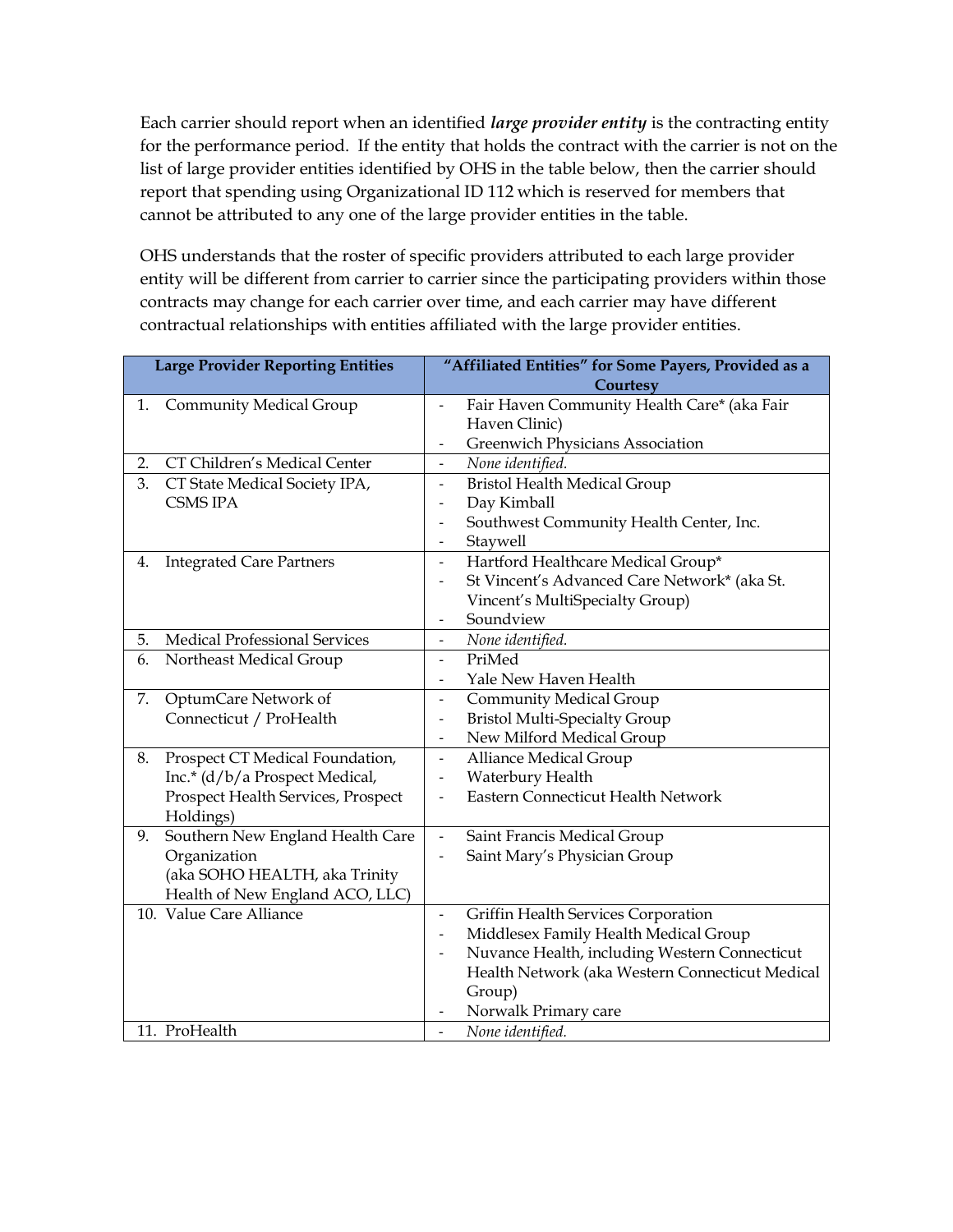### **4. Will payer performance against the benchmark and target be reported for 2018-2019 or 2019-2020?**

OHS will only be reporting cost growth at the state and insurance market levels for the prebenchmark period, which includes analysis of data from calendar years 2018, 2019 and 2020. OHS will begin publicly reporting carriers' and large provider entities' cost growth in 2020- 2021, when the cost growth benchmark and primary care spending target become effective.

## **5. What is the population for whom data will need to be submitted?**

Carriers should include spending data pertaining only to members who are residents of Connecticut, who at a minimum have medical benefits, and for whom the carrier is primary on a claim.

## **6. How should individual members be attributed to a provider?**

Carriers should attribute spending of individual members to a primary care provider using its own methodology. This could be based on a prospective method such as member selection or carrier assignment of a primary care provider, or a retrospective method based on members' utilization history. OHS is not requiring carriers to apply a standard methodology, but recommends using a methodology consistent with contracts that carriers have with the large provider entities.

### **7. How should we use the validation tabs?**

The validation tab in the reporting template includes a series of checks for data inconsistencies and tables that allow carriers to look at per member per month spending on service categories by market, and by large provider entity by market. This is provided as a tool to help carriers review summary level information to identify potential data issues. For example, a per member per month value of \$1 for hospital inpatient claims would suggest an underreporting of spending in this category. Careful review of the information in the validation tab will help reduce the back and forth between OHS and the carrier after data submission as part of OHS' data validation process.

# **8. We have a stand-alone Medicare prescription drug plan product. Do we need to report these data?**

No. Carriers should exclude data from stand-alone Medicare prescription drug plans from their reporting.

### **9. Should pharmacy spending be reported net of rebates?**

In the Large Provider Entity tab, pharmacy spending should be reported gross of rebates. Carriers should report rebate amounts separately in the Rx Rebates tab.

# **10. Can OHS provide examples of how to adjust the "partial claims" population?**

Carriers must make adjustments to "partial claims" to estimate what total spending might be for this population if the carrier was responsible for the carved-out services. OHS is not requiring carriers to use a standard methodology for adjusting "partial claims." However, OHS will need to review carriers' methodology prior to the carrier's performing the adjustment. One potential strategy for performing the adjustment for carved out pharmacy services includes using the carrier's commercial market book-of-business average pharmacy